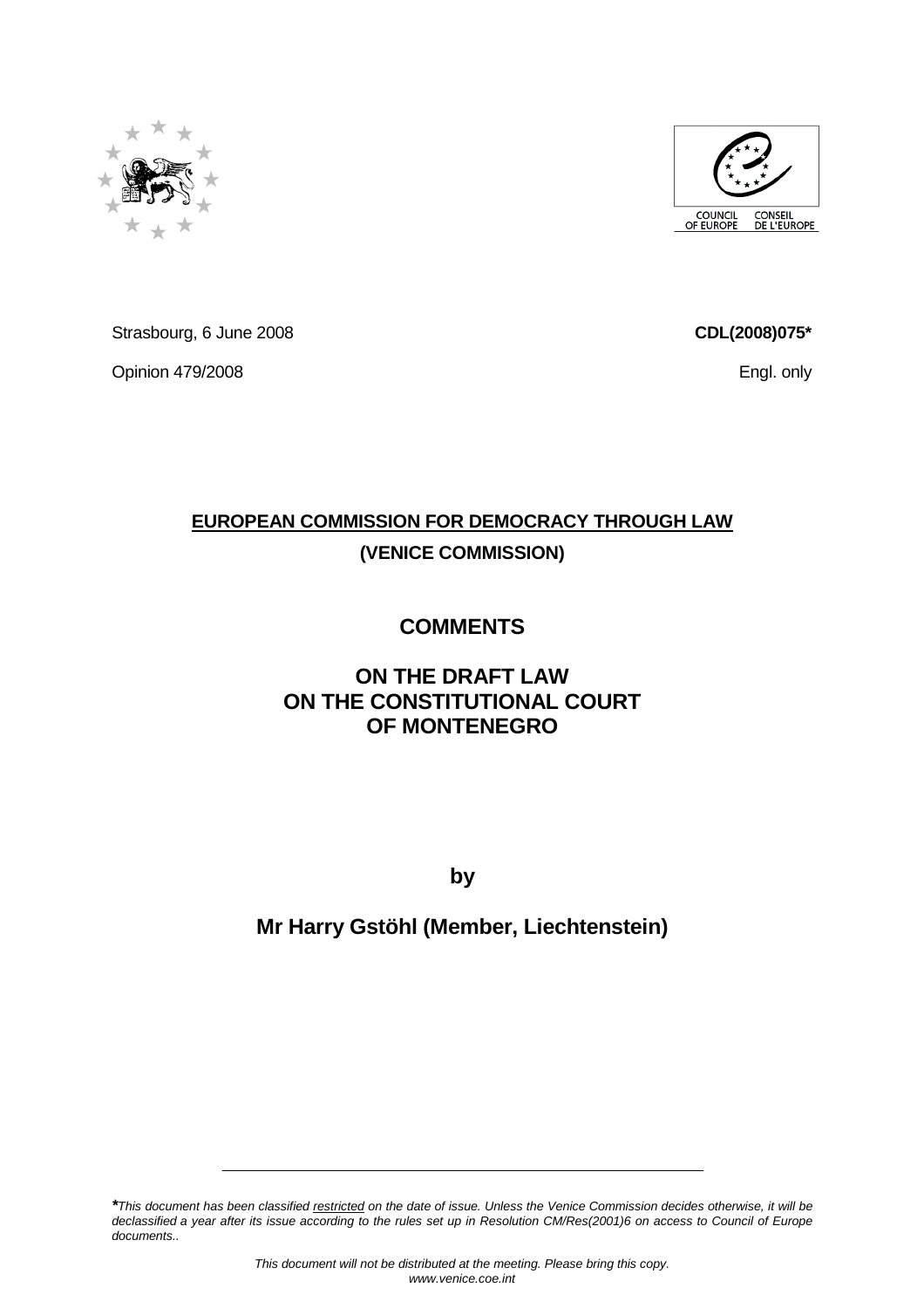The Venice Commission made comments on the Constitution of Montenegro and wherever criticisms were not taken into consideration, they will continue to affect further legislative acts.

As a general remark, it would be advisable to repeat in the Law the provisions of the Constitution rather than just to complete them. This would ease the reading and understanding and make it unnecessary to work with two texts.

#### Article 2

Article 149 of the Constitution of Montenegro enumerates a wide list of competences and Article 2 of the draft Law on the Constitutional Court refers to these competences. As a technical remark it would be easier for consultation of the Law, if it would re-enumerate the competences from the constitutional text and, in order not to oblige the interested reader to consult the Constitution on this matter. In Article 39 of the draft Law an enumeration is clearly made (even if for procedural purposes) and such an enumeration (taken from the Constitution) would be welcome also for the competences.

#### Article 3

It is not clear whether the publication of decisions of the court concerns all decisions or not; it would not be a bad idea to leave to the Court to decide which decisions shall be published.

#### Article 7

This Article is based on Articles 153 and 154 of the Constitution. In Opinion CDL(2007)104, the Commission already criticised the fact that the election of the Judges by Parliament without a qualified majority presented a series of risks of political dependence of majority and political exposure of the Court. The Constitution itself does not guarantee a balanced composition of the Court.

Due to the importance of the matter, the comment of the Venice Commission in CDL(2007)104 is quoted:

#### " Article 153 (Composition and election).

122

This Article, together with Article 82.13 and Article 95.5, does not ensure a balanced composition of the Court. All judges of the Court are elected by parliament on the proposal of the President. If the President is coming from one of the majority parties, it is therefore likely that all judges of the Court will be favourable to the majority. An election of all judges of the Court by parliament would at least require a qualified majority. Even so, however, it would not ensure the independence of the Constitutional Court from the political power, which is at variance with the role of guarantor which this Court must have in respect of the political majority. As the Venice Commission had previously stressed, the guarantees of neutrality and independence of the Constitutional Court would have been duly ensured only through a system of appointment whereby this responsibility is shared between different and autonomous powers and institutions of the State.

123

It would also have been preferable to leave the election of the President to the Court itself

Article 154 (Cessation of duty) 124

It seems excessive to remove a judge from office if he or she publicly expresses his or her political convictions. "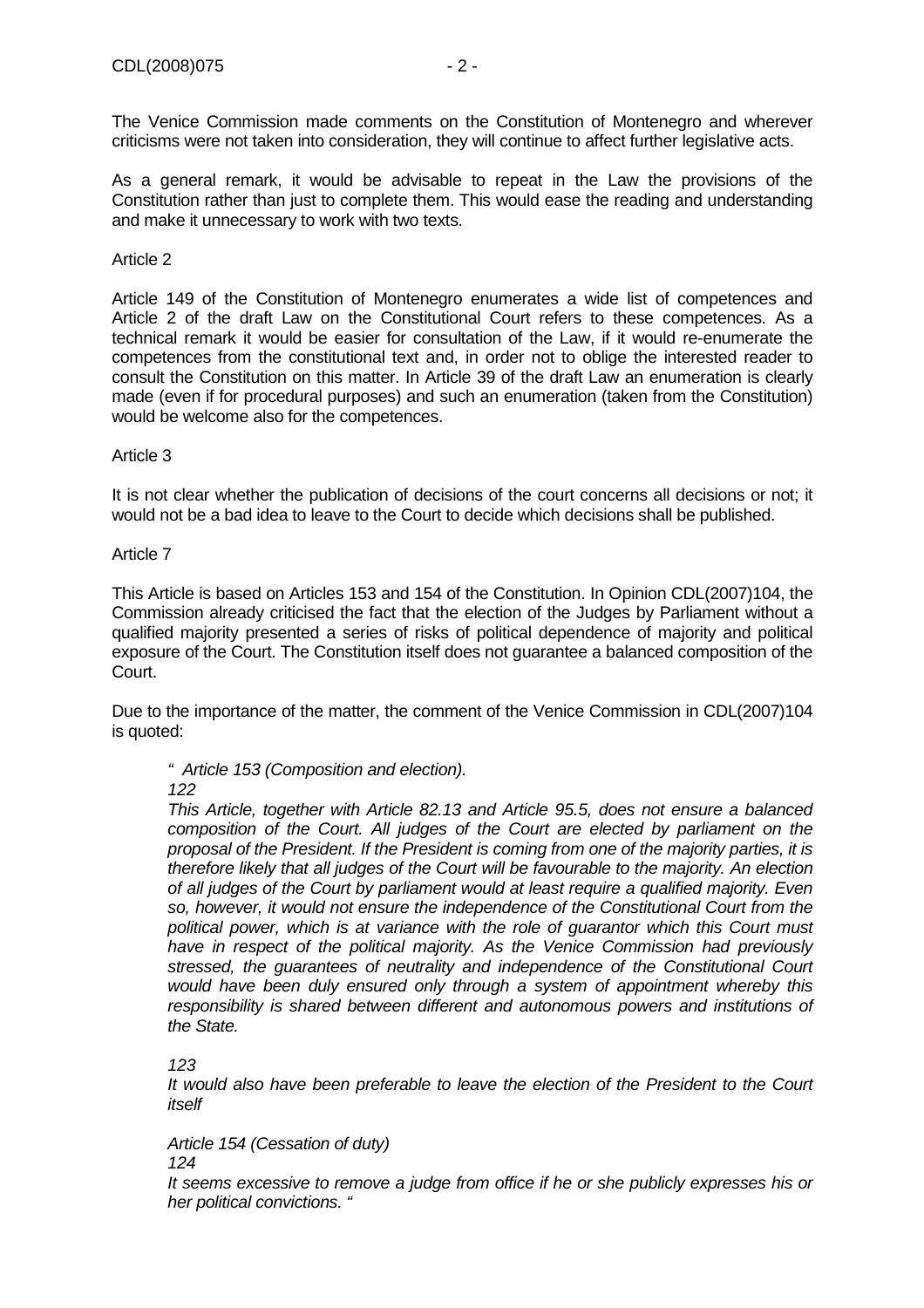Furthermore, it is suggested to retake the wording of the Constitution on the terms of office of Judges , the minimum requirements for Judges, the composition of the Court etc. as per Article 153 of the Constitution.

#### Article 9

In the last paragraph it is referred to a majority which shall be the majority of "all judges". This wording is in conformity with the Constitution. However, in the context of Article 9 of the draft Law it is a vote on the suspension of a judge or the President of the Court in relation to a criminal investigation. It is not at all clear whether the person under investigation votes or not and if the wording "all judges" includes this person or not.

It might be preferable to clearly quote that in those cases the person concerned has to refrain from voting.

#### Article 13

The meaning of this Article is not clear, which might be due to the translation. If the intention is to ensure a judge the possibility to return to his or her working place with a public or private employer, other laws should be consulted (e.g. working law).

#### Article 16

It might be found only in the translation but the wording concerning the Secretary General "... appointed and dismissed by the Constitutional Court for the period of five years with the ..." should be checked as for the term "dismission for a period of 5 years".

#### Article 19

The wording of par. 3 should read "Without prejudice to paragraph 1 and two above ... ". There is no obvious reason to leave out par. 1, as there is also an exception made thereto.

#### Article 20

It is not clear, what is meant in par. 2. Are there rules which shall be applied without the parties knowing them beforehand?

#### Article 22

It should be clarified who is meant by "other persons". It might well be a reference to Article 21 last paragraph ["other persons, in accordance with the law"].

#### Articles 27 and 28

A judge-rapporteur examines whether the procedural preconditions and other conditions for conduct of the proceedings and determination of the request have been fulfilled. [Art. 27].

Art. 28 refers to incomprehensible or incomplete submissions.

The minimum requirements are fixed in Article 61 for a constitutional complaint.